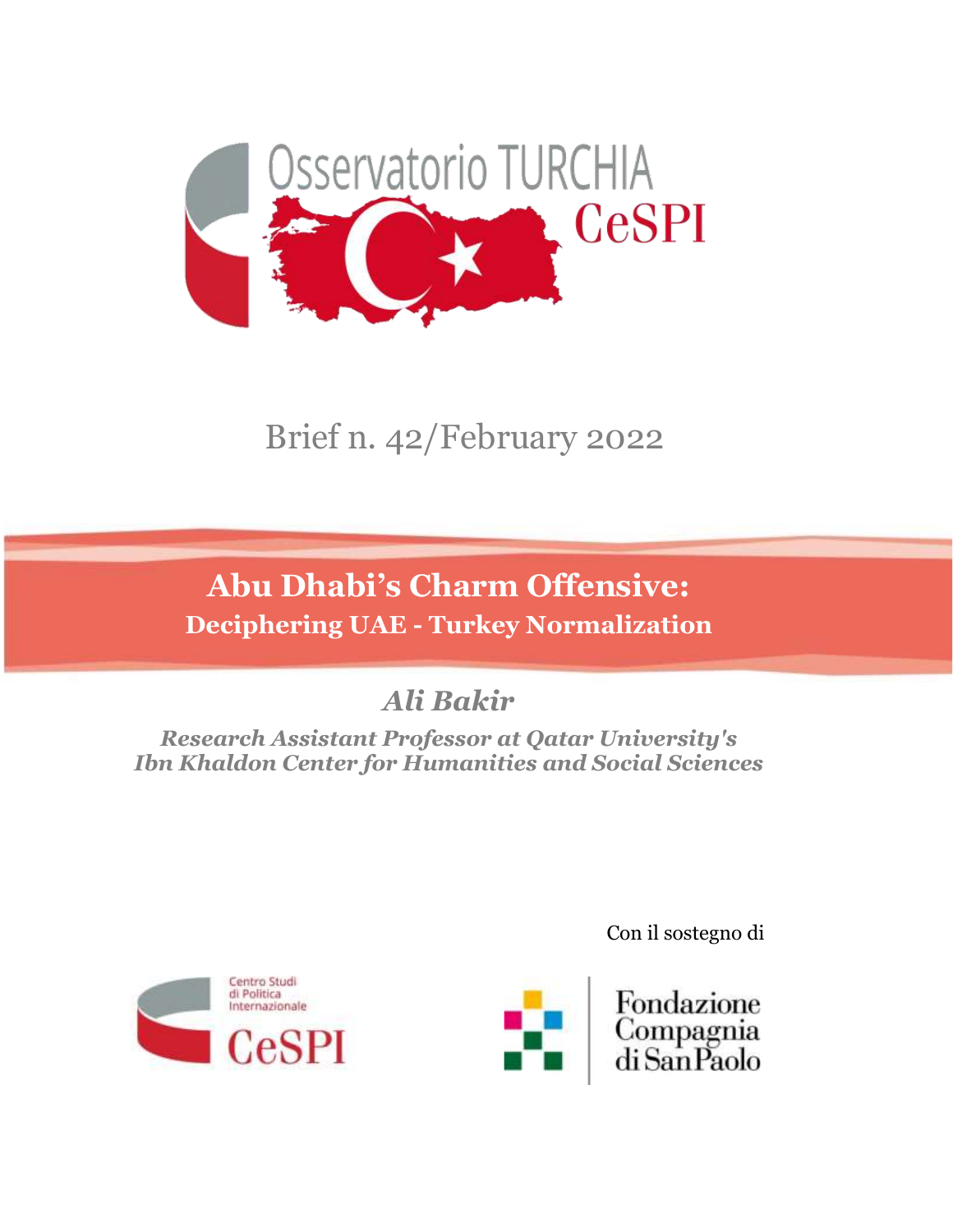On February 14, Turkey's President Erdoğan landed in Abu Dhabi for a two-day visit. His official trip to the oil-rich Gulf state was the first in almost ten years. The trip resulted from a long track of carefully crafted messages and high-level shuttle diplomacy initiated by Abu Dhabi in January 2021. In August 2021, UAE's national security advisor Tahnon bin Zayed visited Ankara to set the stage for the normalization process. Soon after, Abu Dhabi's crown prince and de facto ruler of the UAE, Muhammad bin Zayed (MBZ), visited Ankara. In return, Foreign Affairs Minister Mevlut Cavusoglu's visit to the UAE in December 2021 paved the way for Erdoğan's visit to the Gulf state.

#### *More than a normalization process*

There is a consensus among observers, experts, and even some official circles in the region that the arrangements and the welcoming ceremony prepared by the Emirati officials to receive President Erdoğan in Abu Dhabi were extraordinary by all means. Erdoğan's visit to the UAE is critical because it puts the normalization process between the two countries on the right track. Wooing the Turkish President by this unique reception was meant to send a strong message that Abu Dhabi wants more than just a normalization process and is serious about it.

The two States focused on the economic aspect of the relations as an entry point to facilitate the normalization process and overcome their long strained ties. Indeed, the economy, investments, tourism, infrastructure, etc., can potentially lay the ground for shared interests and a win-win situation. During the visit, the two sides signed 13 bilateral agreements and MoUs in health, climate change, industry, technology, trade, economy, culture, agriculture, business, economy, youth, transportation, disaster management, meteorology, communication, archive, and defense industry.

How was this point reached? The broader context of the normalization process between the UAE and Turkey, which reflects an outside-inside approach, helps explain what appears to many as a complex issue. International, regional, and local factors played a significant role in bringing the two regional players towards each other.

#### *The Broader Context*

Since the beginning of 2021, the Middle East has witnessed what I call a rare "de-escalation moment" prompted by the onset of a new administration in the US and the al-Ula agreement that ended the 2017-Gulf crisis and blockade against Qatar. The al-Ula declaration, in particular, unlocked the untapped potentials of the regional players and initiated new dynamics in the relationships between them. It prompted Saudi Arabia and Qatar to swiftly normalize their relations. Following this step, Egypt normalized its relations with Qatar, and Cairo and Ankara initiated rapprochement efforts. Similarly, Turkey and Saudi Arabia made diplomatic efforts to mend fences, while Saudi Arabia and Iran resorted to dialogue and talks.

The de-escalation moment encouraged the involved parties to focus primarily on promoting dialogue, shared interests, and economic benefits after a long period of rivalry, struggle, and power fatigue. The harsh implications of the pandemic served as a catalyst to those countries looking for fresh economic opportunities to re-vitalize their economies. The UAE was not involved in these new intra-actions between the regional players, which indicated that Abu Dhabi was heading towards isolation. In contrast to those of Trump's administration, the policies of Biden's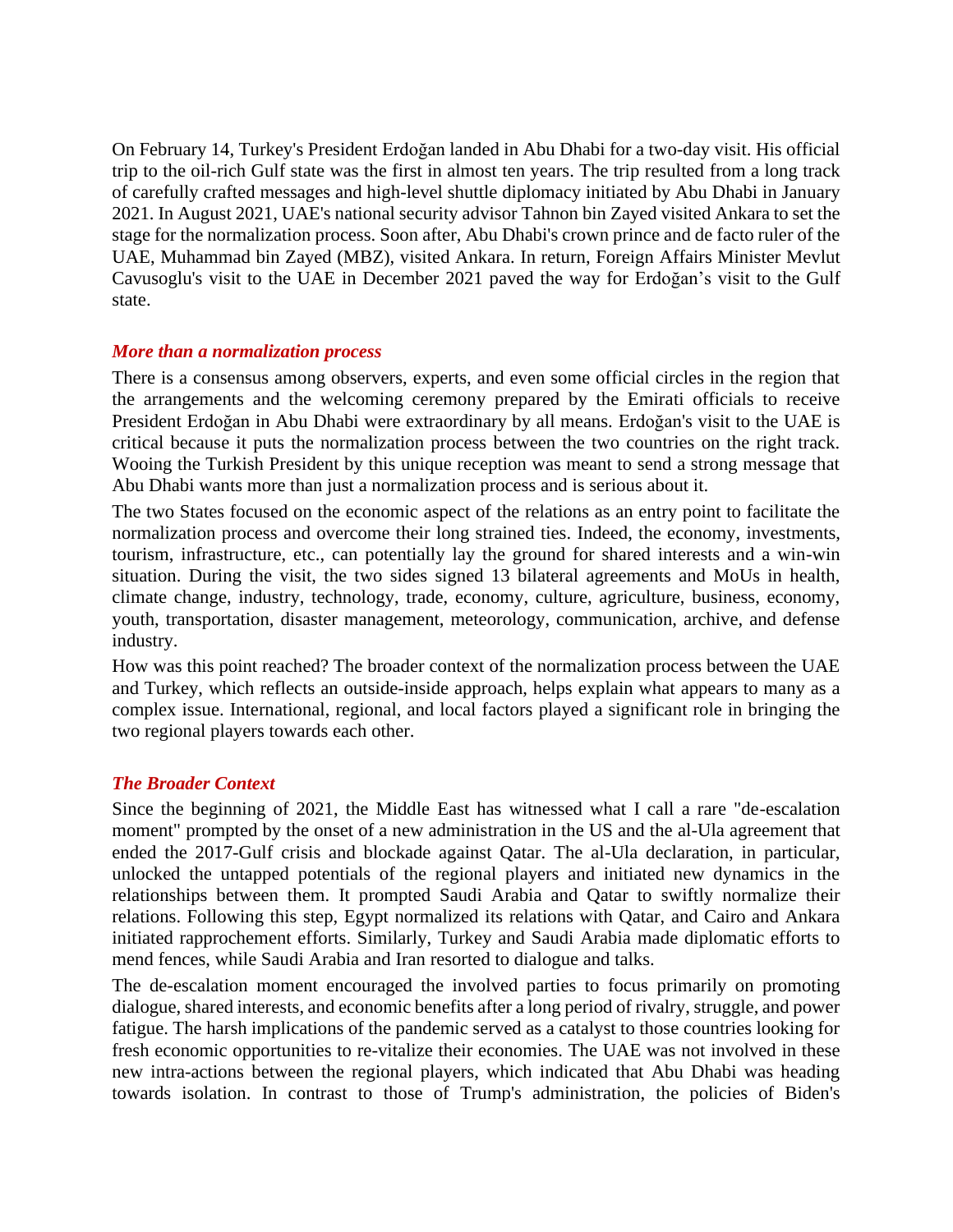administration towards the GCC countries downgraded Abu Dhabi and elevated Doha. This policy was evident in several regional topics, such as the Afghan issue.

Realizing that it had been lagging behind all these new interactions, Abu Dhabi launched a charm offensive. The primary goal of this move is to stay in the regional game, empower UAE's connectivity with the leading regional players, overcome the de-facto isolation in the post Trump era, deflect any Saudi pressure amid their growing differences, and guard against the perceived negative implications of a possible nuclear deal between Tehran and Washington. Business-wise, Abu Dhabi wants to utilize the de-escalation moment to boost its regional standing in the postpandemic era and compensate for the losses of its former confrontational agenda.

Concerning Turkey, the reach out from UAE came at a very convenient time to Ankara. The normalization process started when Turkey was shifting from hard power to soft power mode in its foreign policy. Having scored several gains in a number of regional theatres such as Syria, Libya, Nagorno Karabakh, and Eastern Mediterranean, Ankara's approach during the regional deescalation moment has been to cash in these gains in the form of political and economic gains through diplomacy rather than hard power. This mode and regional dynamics prompted Turkey to reach out to all concerned regional players. The financial situation and the deep depreciation of the lira made this step even more determinant. On the Gulf level, Turkey was already banking on the Al-Ula agreement to strengthen its relations with the GCC as a unified regional body. Additionally, Turkey was already in communication with Saudi and Bahraini officials. Therefore, normalization with the UAE could not have come at a better time.

### *Tactical vs. Strategic Shift?*

Given the recent developments, the question is whether the normalization between the UAE and Turkey is of tactical or strategic nature. On the one hand, the external factors played a critical role in triggering this normalization - just like the other regional rapprochements, which means that such dynamics are highly susceptible to foreign agents. Consequently, any future change in the international environment, particularly in US policies, is likely to affect this emerging relationship between Turkey and the UAE.

On the other hand, the fact that the two parties are working to create a space of shared interests to pave the way for their emerging relationship to stand on solid ground means that there is a chance that their normalization turns into a strategic partnership in the long run. Having said this, the latter scenario is not challenge-free. While the focus on the economic benefits in the current normalization process will offer the necessary time to Ankara and Abu Dhabi to test each other, moving beyond that might prove challenging.

We should always bear in mind that instability and short-term arrangements are the norm in the Middle East region. Despite the de-escalation moment in the region, the situation is still volatile in some theatres, and the rapprochement efforts are fragile. Additionally, the US continues its strategic disengagement from the region, while the fate of the negotiations with Iran is still vague. In this context, the emerging relationship between the UAE and Turkey will be tested soon against regional and international factors. In 2023, there will be critical elections in Turkey that will have implications beyond Turkey's border. In 2024, the US will witness no less important Presidential elections. A radical change in the US administration that brings a Trump-alike figure is highly likely to affect the relations between Ankara and Abu Dhabi.